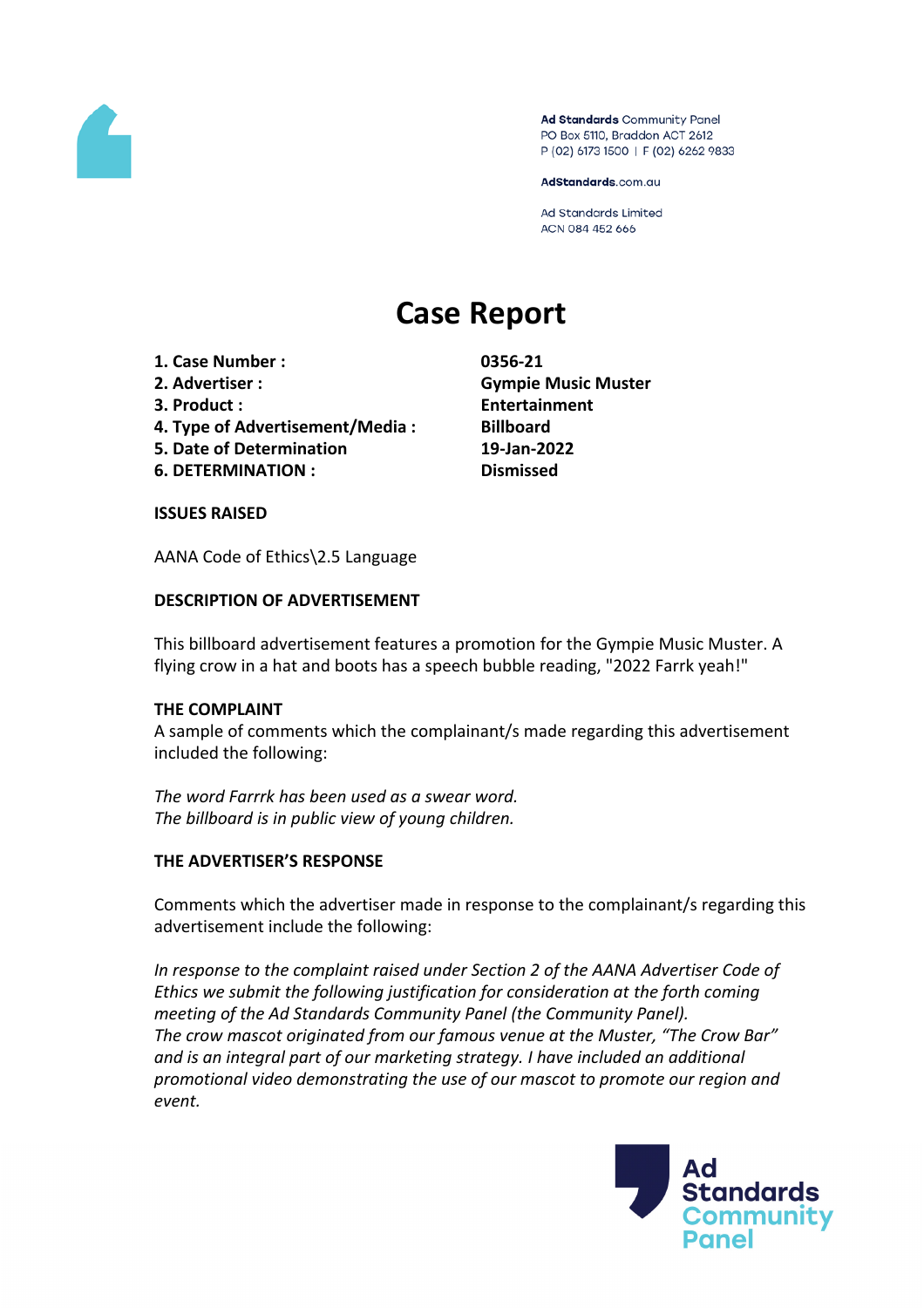

*We believe the only relevant section of the code is 2.5 – Language. We draw your attention to the following guidelines provided by the AANA.*

*The "f" and "c" words are generally viewed as harmful, unacceptable and not permitted.*

*Advertising which uses rhyming words, or similar words to strong language, will not be seen to be strong or obscene when used in a light-hearted and humorous manner. Words and phrases which are innocuous and in widespread and common use in the Australian vernacular are permitted provided they are used in a manner consistent with their colloquial usage, for example with gentle humour, and not used in a demeaning or aggressive manner.*

*Nonverbal representations of the "f" word are also generally not permitted. Words and acronyms that play on the 'f' word, e.g. WTF and LMFAO, but do not use the actual word are normally considered acceptable if used in a light hearted and humorous way, are in subtitle rather than spoken word and are appropriate to the situation.*

- *• The expression of "Farrrk Yeah" by the crow is a humorous version of the more explicit "F…. Yeah".*
- *• The "F" word has not been used.*
- *• Words such as Farrrk, Friggin (0589-17 Youfoodz) and Freakin (0338-10 Retail Food Group) are rhyming or similar words and have exactly the same meaning in the context.*
- *• Unlike the use of "Forking" (0466-17 Youfoodz), "Farrk" is in written text in a speech bubble, made by a crow not a child.*
- *• "Farrrk is a similar word to the "F" word and has been used in a light hearted and humorous manner. Graham Kennedy and Bert Newton first used the similar bird call as a joke on television in March 1975 and has been ubiquitous in the community since.*
- *• The expression "F… Yeah" is commonly used colloquially for celebration and jubilation. E.g. The expression was used by an Olympic swimmer on television in response to winning a gold medal at the Tokyo Olympics. The sign depicts our crow mascot relaying jubilation in response to our announcement of the 2022 Gympie Music Muster after 2 consecutive years of cancellation due to COVID-19 with an appropriate substitution representing a crow's call.*
- *• In no way is the language or intent of the advertisement aggressive, demeaning, sexual, discriminatory, demeaning or exploitative.*

*We believe we have complied with all the standards set by the AANA. Prior to releasing the billboard, we consulted and sought approval on the content from our relevant government partners who assisted in funding the promotional material. We are a not-for-profit organisation with the purpose of bettering the Gympie and rural communities. In all our endeavours we are cognisant of community expectations and as such we will cooperate fully with the AANA findings in relation to this matter.*

## **THE DETERMINATION**